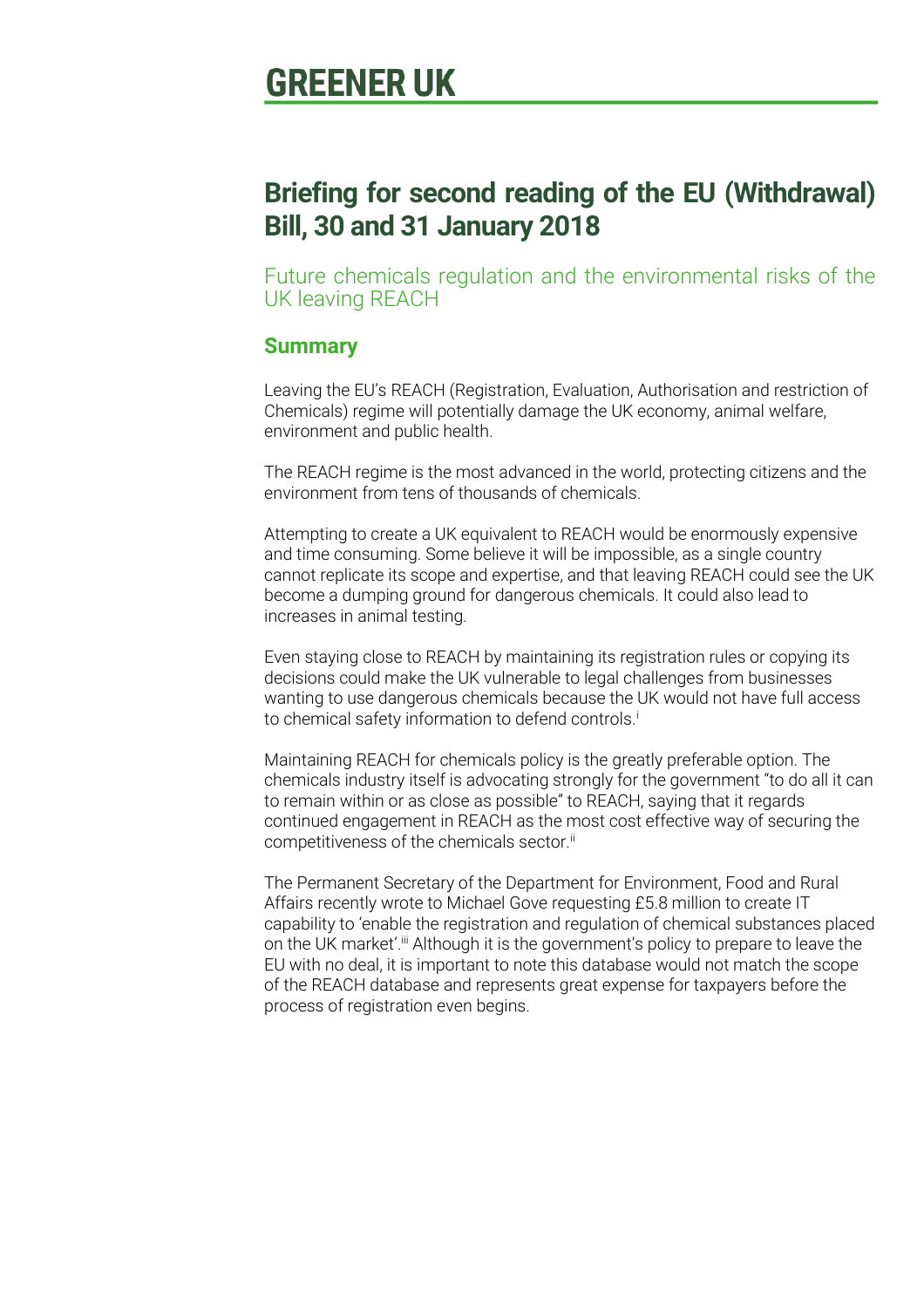#### **What is REACH?**

The REACH (Registration, Evaluation, Authorisation and restriction of Chemicals) Regulation, supported by the European Chemicals Agency, is the world's most advanced system for controlling chemicals. Before it was established, industry was able to use thousands of chemicals without evaluating their safety, resulting in "justified concern" about significant increases in cancers, endocrine disruptions and environmental harm.<sup>iv</sup> It has taken more than 10 years for REACH to develop a database that assesses safety risks and regulates tens of thousands of substances. It replaces dangerous chemicals with safer ones, and makes manufacturers responsible for managing the risks. It also allows free movement of substances in the EU.

#### **What are the potential alternatives to REACH?**

Two arguments have been advanced in favour of a more arms-length approach following Brexit: (i) it will be possible to abide by REACH's rulings without full database access, restricted to full participants in the regime; (ii) the UK could establish its own chemicals regime.

#### **Why remaining close to REACH by copying decisions would be greatly inferior to remaining within REACH**

Simply copying REACH decisions without full participation would not provide adequate protection from dangerous chemicals. Copying decisions could leave the UK open to legal challenges from businesses that want to use dangerous substances. Without full access to background safety information informing decisions to ban or restrict substances, for instance, government would lack evidence to justify bans. Also, if the UK does not move as quickly as the EU in implementing bans in this scenario, it could become a "dumping ground" for substances no longer allowed on the EU market.

#### **Why a UK REACH equivalent would add unnecessary costs and bureaucracy and could harm animal welfare**

Setting up a UK REACH equivalent after Brexit would involve starting from scratch at a time when pressures on resources – both in terms of finances and expertise – will already be strained. The UK will not be able to copy the existing REACH database, which covers 25,000 chemicals, and government itself admitted "that the cost of taking on the roles currently provided by the European Chemicals Agency could be in the 'tens of millions' of pounds."<sup>v</sup> This is likely to be a huge underestimate as, based on a pro rata distribution of current contributions, annual running costs for a chemical agency would likely exceed ten million pounds, before any set up costs and losses of economies of scale are included.<sup>vi</sup> Again in this scenario, if the UK does not move as quickly as the EU in banning substances, it could become a dumping ground for products containing dangerous substances banned in the EU.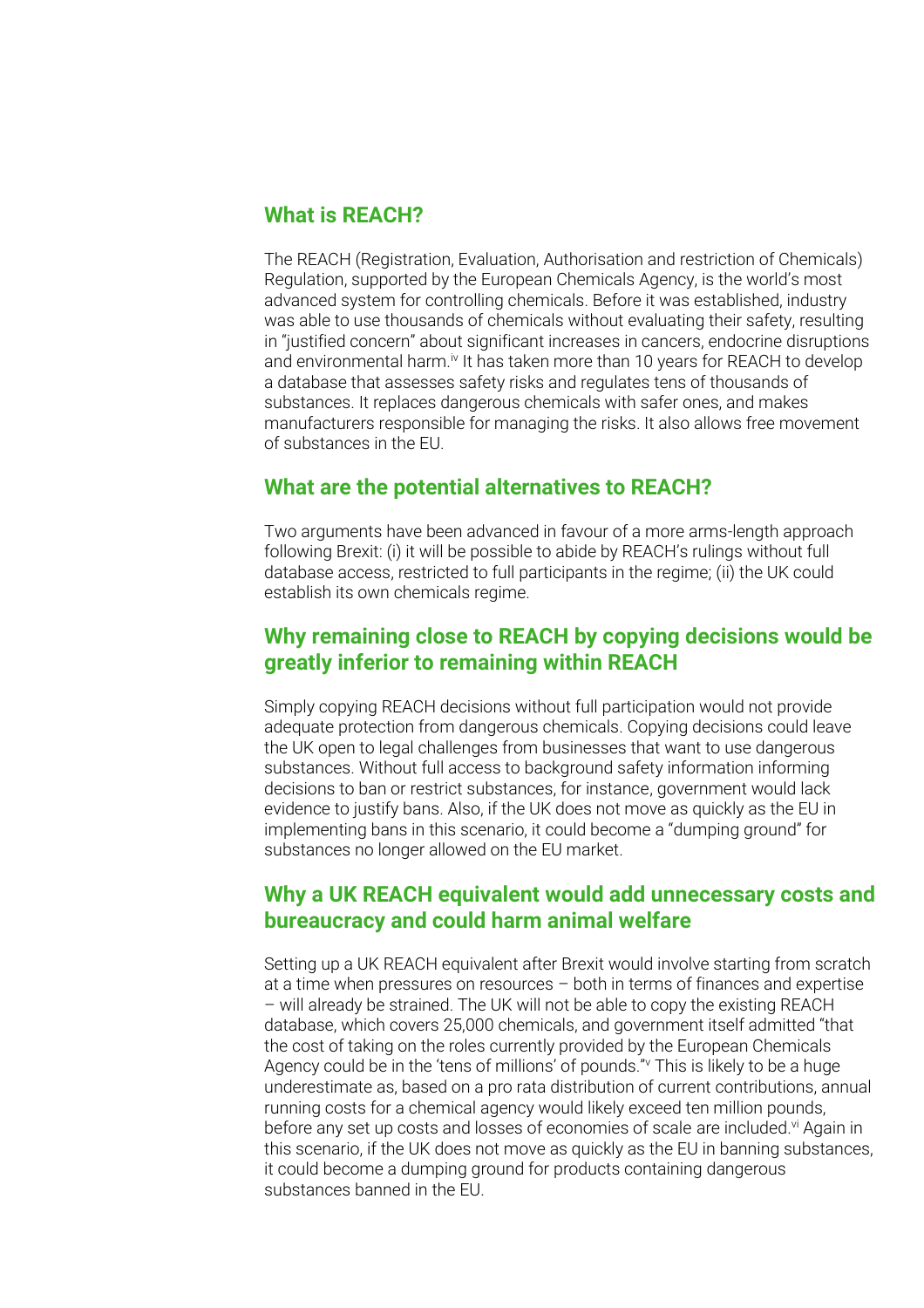Moreover, UK businesses will need to abide by and register with REACH to trade in Europe, meaning a UK equivalent would add more unnecessary costs and bureaucracy for industry, while any divergence would subject businesses to conflicting rules and unnecessary burdens. The Alliance of Chemical Associations recently found 70 per cent of businesses say the impact of a separate UK chemical regulatory requirements regime would be negative.<sup>vii</sup>

A UK-only system could increase animal testing, as any tests would have to be duplicated here if companies have to replicate safety information. It would also almost certainly see chemicals banned in the EU continue to be used here, as government has already told the Environmental Audit Committee that it might not follow EU bans in some cases.<sup>viii</sup>

#### **The chemicals industry**

The chemicals industry, which employs 500,000 people in the UK, contributes £15 billion to the economy, and sends 60 per cent of its exports to the EU, is worried about having to duplicate the effort that has gone into thousands of chemical registrations that allow access to the single market, which the EU's chemicals agency has said it will regard as non-existent on exit day.<sup>ix</sup>

#### **How could the UK stay in REACH after Brexit?**

The best way to keep the UK protected from harmful chemicals in post-Brexit Britain is to remain in REACH, for example by including it in any future free trade agreement (FTA) between the UK and the EU. Alternatively, the UK could maintain these protections if it remains in the European Economic Area (EEA), which REACH also covers in addition to EU member states. This means that a country like Norway can participate in REACH.

#### **Conclusion**

Maintaining REACH for chemicals policy is the greatly preferable option. Alternative proposals would be less rigorous and would expose the UK to environmental harm and damage to human health, and also would either incur great expense or leave the UK open to legal challenge.

For more information, please contact Ruth Chambers, senior parliamentary affairs associate, Greener UK

e: rchambers@green-alliance.org.uk t: 020 7630 4524